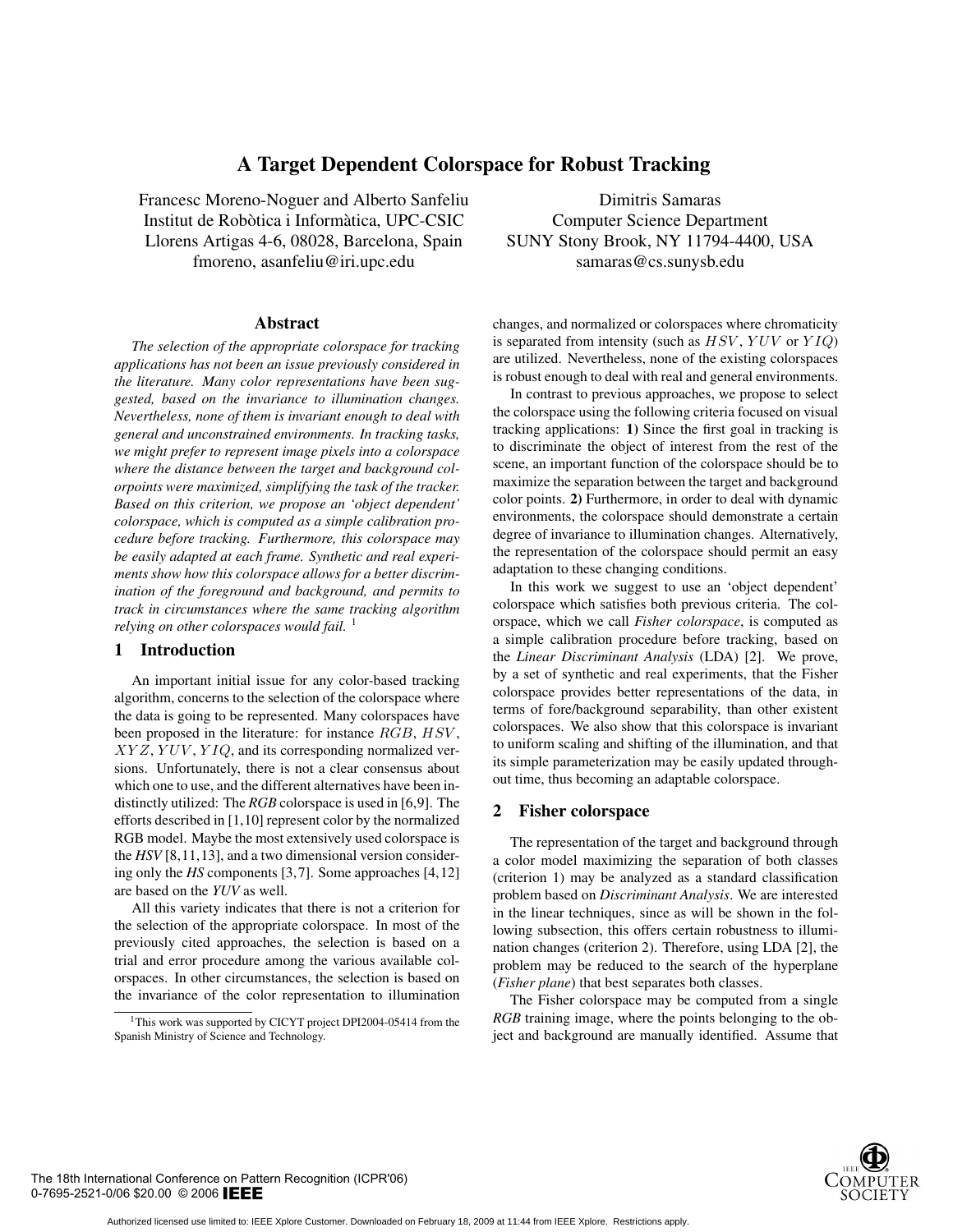the set of n image pixels are arranged into a  $n \times 3$  matrix  $C=$  $[\mathbf{c}_1, \dots, \mathbf{c}_n]^T$ .  $n_{\mathcal{O}}$  of these pixels belong to the object  $\mathcal{O}$ ,<br>represented by  $\mathbf{C}_{\mathcal{O}} = [\mathbf{c}_0, \dots, \mathbf{c}_\mathcal{O}]$  of and the rest of  $n_{\mathcal{O}}$ represented by  $\mathbf{C}_\mathcal{O} = [\mathbf{c}_{\mathcal{O},1}, \dots, \mathbf{c}_{\mathcal{O},n_\mathcal{O}}]^T$  and the rest of  $n_\mathcal{B}$ <br>pixels  $\mathbf{C}_\mathcal{O} = [\mathbf{c}_\mathcal{B}]$ ,  $\mathbf{c}_\mathcal{B} = [\mathbf{c}_\mathcal{B}]$ ,  $\mathbf{c}_\mathcal{B} = [\mathbf{c}_\mathcal{B}]$ ,  $\mathbf{c}_\mathcal{B} = [\mathbf{c}_\mathcal{B}]$ ,  $\math$ pixels  $C_B = [c_{B,1}, \ldots, c_{B,nB}]^T$  belong to the background B.<br>We wish to determine which plane is the most effective in We wish to determine which plane is the most effective in discriminating between these two subsets of points. Let us denote such a plane by  $\mathbf{W} = [\mathbf{w}_1, \mathbf{w}_2]^T \in \mathbb{R}^2_{2 \times 3}$ , where  $\mathbf{w}_1$ <br>and  $\mathbf{w}_2$  are vectors in the *RGB* space, spanning the points and  $w_2$  are vectors in the *RGB* space, spanning the points lying on the plane. The projection of  $C_{\mathcal{O}}$  and  $C_{\mathcal{B}}$  onto this plane, generates the sets  $\mathbf{F}_{\mathcal{O}} = \mathbf{C}_{\mathcal{O}} \mathbf{W}^T \in \mathbb{R}_{n_{\mathcal{O}} \times 2}$  and  $\mathbf{F}_{\mathcal{B}} = \mathbf{C}_{\mathcal{B}} \mathbf{W}^T \in \mathbb{R}_{n_{\mathcal{B}} \times 2}$ , respectively.

The goal of the LDA is to find the best orientation of the plane **W**, such that the separation of the projected subsets  $\mathbf{F}_{\mathcal{O}}$  and  $\mathbf{F}_{\mathcal{B}}$  is maximized. In order to determine such a plane, LDA considers the maximization of the objective function  $J(\mathbf{W}) = (\mathbf{WS}_b \mathbf{W}^T) (\mathbf{WS}_w \mathbf{W}^T)^{-1}$  where  $\mathbf{S}_w$  is the *within class scatter matrix* and  $S_b$  is the *between class scatter matrix*:

$$
\mathbf{S}_{w} = \sum_{\varepsilon = \{\mathcal{O}, \mathcal{B}\}} \frac{n_{\varepsilon}}{n} \sum_{i=1}^{n_{\varepsilon}} (\mathbf{c}_{\varepsilon, i} - \overline{\mathbf{c}}_{\varepsilon}) (\mathbf{c}_{\varepsilon, i} - \overline{\mathbf{c}}_{\varepsilon})^{T} (1)
$$

$$
\mathbf{S}_b = \sum_{\varepsilon = \{ \mathcal{O}, \mathcal{B} \}} n_{\varepsilon} (\mathbf{\bar{c}}_{\varepsilon} - \mathbf{\bar{c}}) (\mathbf{\bar{c}}_{\varepsilon} - \mathbf{\bar{c}})^T
$$
(2)

with,  $\bar{\mathbf{c}}_{\varepsilon} = \frac{1}{n_{\varepsilon}} \sum_{\substack{n_{\varepsilon} \\ n_{\varepsilon} = n}}^{n_{\varepsilon}} \mathbf{c}_{\varepsilon,i}$  being the  $\varepsilon$ -class mean vector, and  $\bar{\mathbf{c}} = \sum_{\varepsilon= \{ \mathcal{O}, \mathcal{B}\}_n^{\text{inc}}} \overline{\mathbf{c}}_{\varepsilon}^{\text{inc}}$  the total mean vector.

The classic LDA method maximizes the  $J$  objective function by constructing the rows of **W** with the eigenvectors of  $S_{w}^{-1}S_{b}$  having the highest eigenvalues. Nevertheless, this approach has a limitation, since  $S_w^{-1}S_b$  is not a full rank matrix, and in the two class problem discussed here, the hyperplane **W** would be a line. Although we are interested in projecting the data onto a linear space (to increase robustness to illumination changes), by projecting the data onto a line we might lose too much information. A better choice, consists of projecting the *RGB* data onto a plane. Therefore, we will use the nonparametric version of LDA [2]. The key point of this LDA extension is that it computes the between class scatter matrix  $S_b$  using local information and the *K-Nearest Neighbors* (KNN) rule, which allows to obtain a full rank  $S_w^{-1}S_b$  matrix. For further details about the nonparametric LDA, the reader is referred to [2].

Fig. 1 depicts the main steps to compute the Fisher plane, for two different targets in the same image. Fig. 1a shows the scene and in Fig. 1b all the image pixels are represented in the *RGB* colorspace. Note that the Fisher colorspace is 'target dependent'. For instance, observe in Fig. 1c the difference of the Fisher planes obtained for different targets: the ladybird and the flower petals. For example, if we wish to track the ladybird (Fig. 1d), the points belonging to the object and background are initially provided (Fig. 1e), and the Fisher plane is computed based on the non-parametric LDA (Fig. 1f). Similar stages are depicted in Fig. 1g-i for tracking the flower petals.



**Figure 1. Computing the Fisher plane for two different targets.**

# **2.1 Fisher colorspace in the presence of lighting changes**

Next, we will see that the Fisher colorspace is invariant to certain lighting effects, such as uniform scaling and shifting of illumination. Without loss of generality, we will assume the parametric version of the LDA, described by the maximization of the objective function  $J(\mathbf{W})$  =  $(\mathbf{WS}_b \mathbf{W}^T)(\mathbf{WS}_w \mathbf{W}^T)^{-1}$  where  $\mathbf{S}_w$  and  $\mathbf{S}_b$  are defined by Eqs. 1 and 2, respectively.

**Lemma 1** *The Fisher plane is invariant to a uniform illumination scaling*

**Proof:** Given all image points  $\mathbf{c}_i$ ,  $i = 1, \ldots, n$  represented in the *RGB* colorspace, a uniform illumination scaling is defined by the mapping  $S:$  **c**<sub>i</sub>  $\rightarrow \alpha$ **c**<sub>i</sub>, where  $\alpha$  is the scaling factor.

We assume that the classification of the image points into the object  $(0)$  and background  $(B)$  classes is available. Under these circumstances, the following statements about the total mean and the class means are satisfied:

$$
\mathcal{S}(\bar{\mathbf{c}}_{\varepsilon}) = \mathcal{S}\left(\frac{1}{n_{\varepsilon}}\sum_{i=1}^{n_{\varepsilon}} \mathbf{c}_{\varepsilon,i}\right) = \frac{1}{n_{\varepsilon}}\sum_{i=1}^{n_{\varepsilon}} \alpha \mathbf{c}_{\varepsilon,i} = \alpha \bar{\mathbf{c}}_{\varepsilon}
$$

$$
\mathcal{S}(\bar{\mathbf{c}}) = \mathcal{S}\left(\sum_{\varepsilon = \{\mathcal{O},\mathcal{B}\}} \frac{n_{\varepsilon}}{n} \bar{\mathbf{c}}_{\varepsilon}\right) = \sum_{\varepsilon = \{\mathcal{O},\mathcal{B}\}} \frac{n_{\varepsilon}}{n} \mathcal{S}(\bar{\mathbf{c}}_{\varepsilon}) = \alpha \bar{\mathbf{c}}
$$

As a consequence, the transformed within class scatter matrix and between class scatter matrix may be written as

$$
\mathcal{S}(\mathbf{S}_w) = \alpha^2 \mathbf{S}_w \qquad \qquad \mathcal{S}(\mathbf{S}_b) = \alpha^2 \mathbf{S}_b
$$



The 18th International Conference on Pattern Recognition (ICPR'06) 0-7695-2521-0/06 \$20.00 © 2006 EEE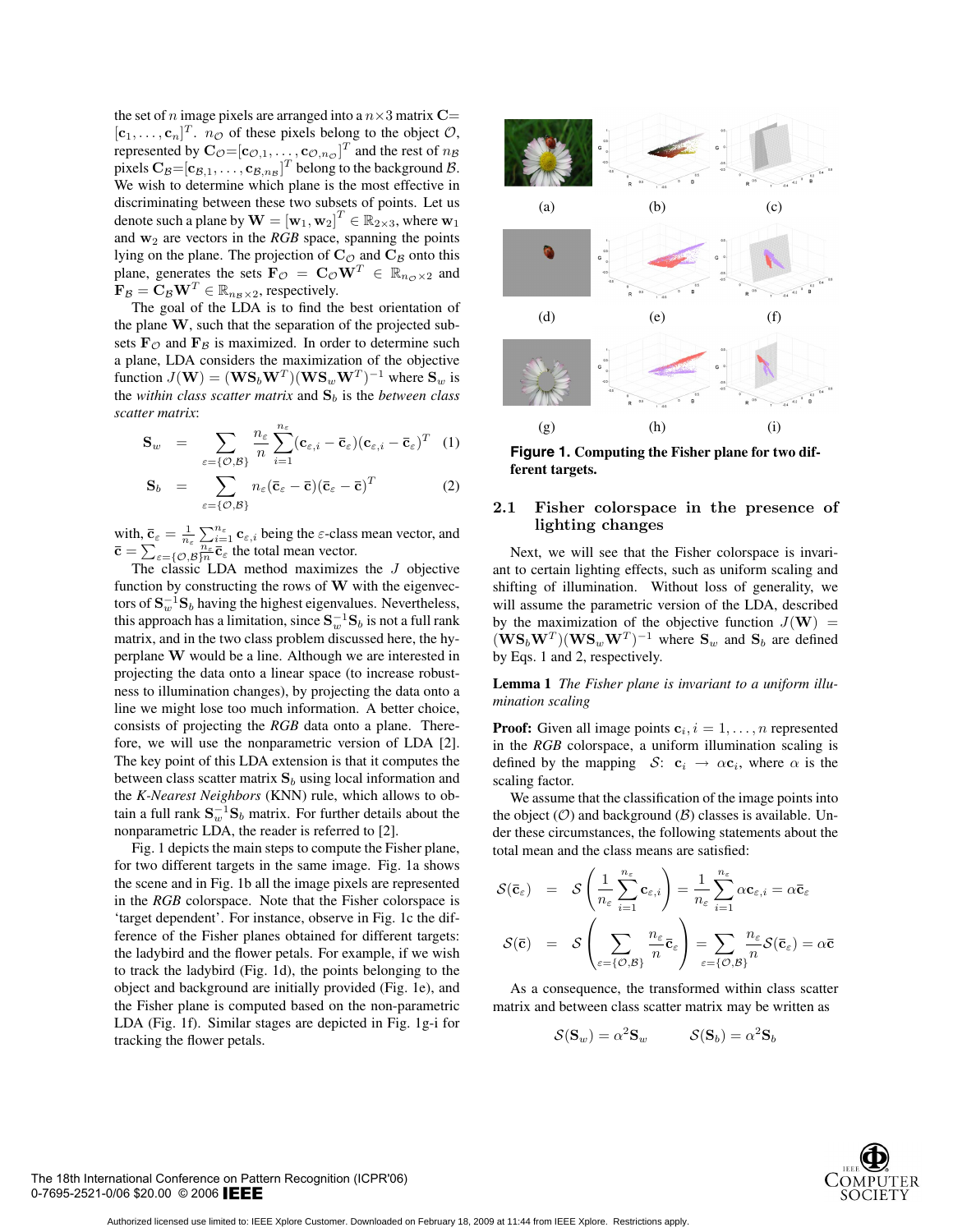

**Figure 2. Fisher colorspace & lighting changes.**

Finally, the objective function to be maximized is:

$$
\mathcal{S}(J(\mathbf{W})) = \mathcal{S}\left(\frac{\mathbf{W}\mathbf{S}_b\mathbf{W}^T}{\mathbf{W}\mathbf{S}_w\mathbf{W}^T}\right) = \frac{\mathbf{W}\mathcal{S}(\mathbf{S}_b)\mathbf{W}^T}{\mathbf{W}\mathcal{S}(\mathbf{S}_w)\mathbf{W}^T} = J(\mathbf{W})
$$

Thus, the criteria used to compute the Fisher plane for two images related by a linear scaling are exactly the same. Therefore, we conclude that the Fisher plane is invariant to a uniform illumination scaling. -

**Lemma 2** *The Fisher plane is invariant to uniform illumination shifting*

**Proof:** Given all image points  $c_i$ ,  $i = 1, \ldots, n$  represented in the *RGB* colorspace, a uniform lighting shifting is defined by the mapping  $\mathcal{T}$ :  $\mathbf{c}_i \rightarrow \mathbf{c}_i + \beta$ , where  $\beta$  is the shifting factor.

Following a similar procedure than for Lemma 1, it can be shown that  $T(J(W)) = J(W)$ , i.e, the Fisher plane is<br>also invariant to a illumination shifting effect. also invariant to a illumination shifting effect.

### **3 Evaluation of the Fisher colorspace**

The invariance of the Fisher plane to illumination changes is demonstrated in the following experiment, where the images of a still scenario illuminated by natural lighting have been acquired during a whole day (Figs. 2(a,b) show two representative frames).

Several foreground objects have been selected, and for each of them, the Fisher plane has been computed throughout the whole sequence. The results show that the Fisher planes (represented by their normal vectors) form separate clusters for every individual target, and the variance in each cluster is relatively small, proving that the Fisher colorspace is quite invariant to illumination changes. In Fig. 2d we depict the distribution of the normals to the Fisher plane for two different targets (indicated in Fig. 2c). The unitary sphere represents the space of all possible configurations of the normal to the Fisher plane. Observe how for each target, the Fisher plane distributions just occupy a small region onto the configuration space.

### **3.2 Fisher** *versus* **other colorspaces**

Next, we will compare the performance of the proposed Fisher colorspace, versus other commonly used colorspaces. In order to make a fair comparison we will consider only those colorspaces defined by two variables, such



as the combination of two components of the normalized *RGB* (namely *rg*, *rb* and *gb*), two components of the normalized *XYZ* (*xy*, *xz*, and *yz*), and two components of the *HSV* colorspace.

The first experiment shows an example where the foreground is in some degree camouflaged with the background (Fig. 3a shows the test image, where the central circle is the target). In these circumstances, the Fisher colorspace clearly performs better than other colorspaces. Fig. 3b shows the color distributions of all image points into the RGB colorspace. Blue dots correspond to the background points, and red dots are the target color points. Note that both classes are in close contact. In spite of this, the projection of the colorpoints onto the Fisher plane does not overlap the target and background classes. On the other hand, when we represent the points using the other colorspaces, the two classes are greatly overlapping, which will cause difficulties in future tracking tasks.

A more precise comparison is obtained by computing the distance between the target and the background representations. Given the set of object color points  $\mathbf{F}_{\mathcal{O}} =$  ${\bf f}_{\mathcal{O},1},\ldots,{\bf f}_{\mathcal{O},n_{\mathcal{O}}}$  and the set of background color points  $\mathbf{F}_{\mathcal{B}} = \{\mathbf{f}_{\mathcal{B},1}, \dots, \mathbf{f}_{\mathcal{B},n_{\mathcal{B}}}\}\$  we compute the distance between both sets with the following metric (which is in accordance with the nonparametric LDA):

$$
dist(\mathbf{F}_{\mathcal{O}}, \mathbf{F}_{\mathcal{B}}) = \frac{\frac{1}{n_{\mathcal{O}}} \sum_{i=1}^{n_{\mathcal{O}}} \frac{1}{k} \sum_{j=1}^{k} \|\mathbf{f}_{\mathcal{O},i} - \mathcal{NN}_{\mathcal{B}}^{j}(\mathbf{f}_{\mathcal{O},i})\|^{2}}{|\det(\mathbf{S}_{w})|}
$$

where  $\mathcal{NN}_{\mathcal{B}}^j(\mathbf{f}_{\mathcal{O},i})$  is the j-th nearest neighbor in the set  $\mathbf{F}_{\mathcal{B}}$ <br>to a point  $\mathbf{f}_{\mathcal{O}}$ .  $\|\cdot\|$  is the Euclidean norm, and  $\|\cdot\|$  the abto a point  $f_{\mathcal{O},i}$ ,  $\|\cdot\|$  is the Euclidean norm, and  $|\cdot|$  the absolute value function. Using this metric, we have computed the fore/background distance for six different targets. The results are shown in Table 1. Note that in most of the cases, the Fisher colorspace provides the largest separation.